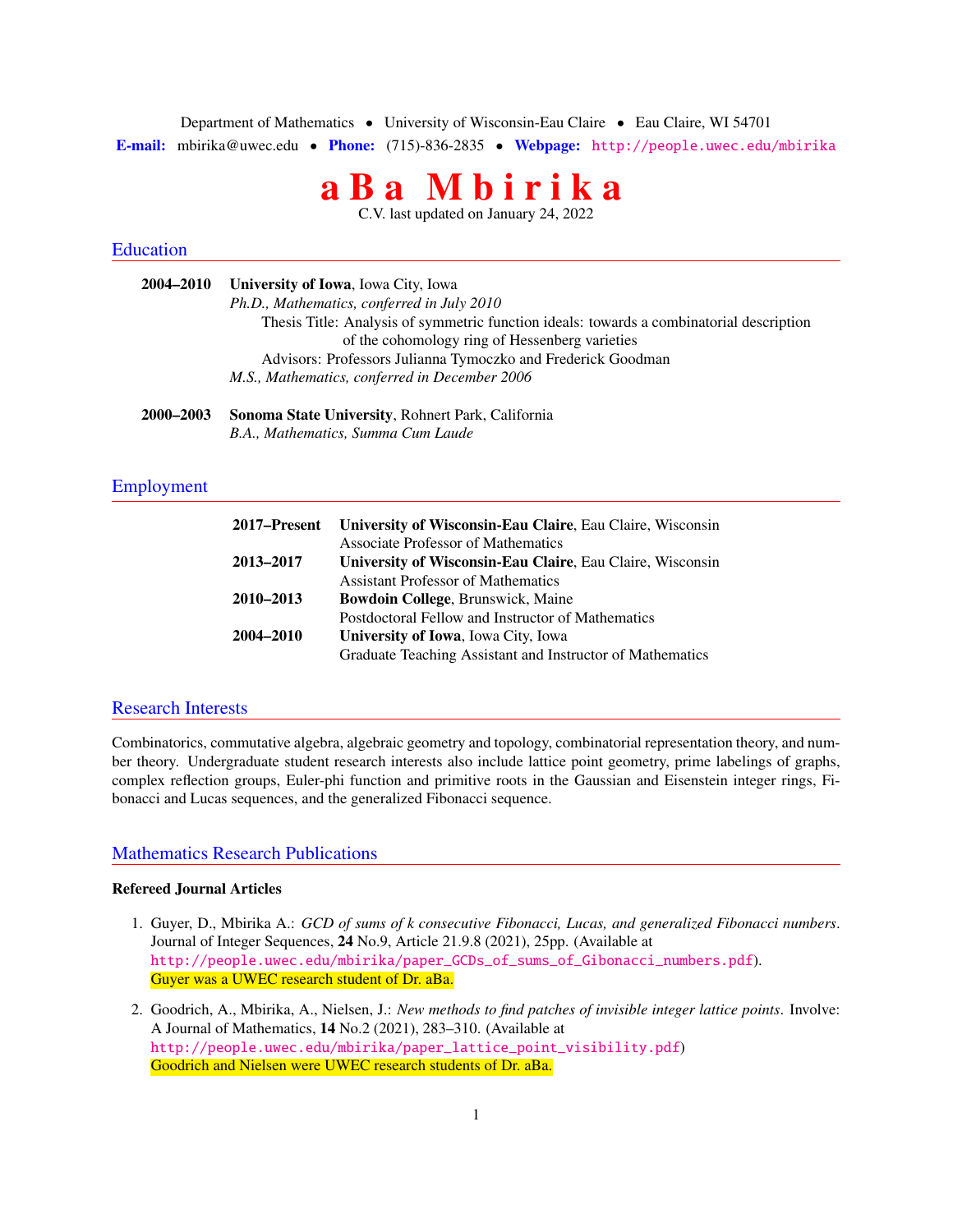- 3. Mbirika, A., Tymoczko, J.: *Representation stability of Springer varieties and some combinatorial consequences*. Journal of Algebraic Combinatorics, 53 No.3, 897–920, 2021 (Available at [http://people.uwec.edu/mbirika/paper\\_representation\\_stability\\_Author\\_Version\\_2021.pdf](http://people.uwec.edu/mbirika/paper_representation_stability_Author_Version_2021.pdf)).
- 4. Gullerud, E., Mbirika, A.: *An Euler phi function for the Eisenstein integers and some applications*. Integers: Electronic Journal of Combinatorial Number Theory, 20, Paper No. A20, 28pgs., 2020. (Available at [http://people.uwec.edu/mbirika/Eisenstein\\_euler\\_phi\\_paper.pdf](http://people.uwec.edu/mbirika/Eisenstein_euler_phi_paper.pdf)). Gullerud was a UWEC research student of Dr. aBa.
- 5. Goins, E., Harris, P., Kubik, B., Mbirika, A.: *Lattice point visibility on generalized lines of sight*. American Mathematical Monthly, 125 No.7, 593–601, 2018. (Available at [http://people.uwec.edu/mbirika/lattice\\_point\\_paper\\_published\\_in\\_American\\_Mathematical](http://people.uwec.edu/mbirika/lattice_point_paper_published_in_American_Mathematical_Monthly_2018.pdf)\_ [Monthly\\_2018.pdf](http://people.uwec.edu/mbirika/lattice_point_paper_published_in_American_Mathematical_Monthly_2018.pdf)).
- 6. Berliner, A., Dean, N., Hook, J., Marr, A., Mbirika, A., McBee, C.: *Coprime and prime labelings of graphs*. Journal of Integer Sequences, 19 No.5, Article 16.5.8, 14pgs., 2016. (Available at: <https://cs.uwaterloo.ca/journals/JIS/VOL19/Mbirika/mbi3.pdf>)
- 7. Mbirika, A., Pietraho, T., Silver, W.: *On the sign representations for the complex reflection groups G*(*r*, *<sup>p</sup>*, *<sup>n</sup>*). Beiträge zur Algebra and Geometrie, 57 No.4, 851–858, 2016. (Available at [http://people.uwec.edu/mbirika/Mbirika-Pietraho-Silver\\_paper\\_Nov\\_2016\\_issue.pdf](http://people.uwec.edu/mbirika/Mbirika-Pietraho-Silver_paper_Nov_2016_issue.pdf))
- 8. Mbirika, A., Tymoczko, J.: *Generalizing Tanisaki's ideal via ideals of truncated symmetric functions*. Journal of Algebraic Combinatorics, 37 No.1, 167–199, 2013. (Available at [http://people.uwec.edu/mbirika/JACO\\_Mbirika-Tymoczko\\_2013\\_paper.pdf](http://people.uwec.edu/mbirika/JACO_Mbirika-Tymoczko_2013_paper.pdf))
- 9. Mbirika, A.: *A Hessenberg generalization of the Garsia-Procesi basis for the cohomology ring of Springer varieties*. Electronic Journal of Combinatorics, 17 No.1:Research Paper 153, 2010. (Available at [http://www.combinatorics.org/Volume\\_17/PDF/v17i1r153.pdf](http://www.combinatorics.org/Volume_17/PDF/v17i1r153.pdf))

#### Submitted or Ready to Submit

- Guyer, D., Mbirika, A., and Scott, M.: *Tantalizing properties of subsequences of the Fibonacci sequence modulo 10*, 2021. (Available at [http://people.uwec.edu/mbirika/aBa\\_Dan\\_Miko\\_paper\\_arXiv\\_11.25.](http://people.uwec.edu/mbirika/aBa_Dan_Miko_paper_arXiv_11.25.21.pdf) [21.pdf](http://people.uwec.edu/mbirika/aBa_Dan_Miko_paper_arXiv_11.25.21.pdf)). Guyer and Scott were UWEC research students of Dr. aBa.
- Gullerud, E., Mbirika, A., Post, R.: *Tridiagonal real symmetric matrices with a connection to Pascal's triangle and the Fibonacci sequence*, 2022. (Available at [http://people.uwec.edu/mbirika/paper\\_tridiagonal\\_](http://people.uwec.edu/mbirika/paper_tridiagonal_symmetric_matrices_arXiv_2022.pdf) [symmetric\\_matrices\\_arXiv\\_2022.pdf](http://people.uwec.edu/mbirika/paper_tridiagonal_symmetric_matrices_arXiv_2022.pdf)). Gullerud and Post were UWEC research students of Dr. aBa.

#### In Preparation

- Mbirika, A.: *Towards a Schur-Weyl duality for the alternating group*, 2009. (Draft available at [http://people.uwec.edu/mbirika/MSRI-result-Summer2009\\_draft.pdf](http://people.uwec.edu/mbirika/MSRI-result-Summer2009_draft.pdf)).
- Mbirika, A., Post, R., Stodola, R.: *Involutions in the hyperoctahedral group*. Post and Stodola were UWEC research students of Dr. aBa.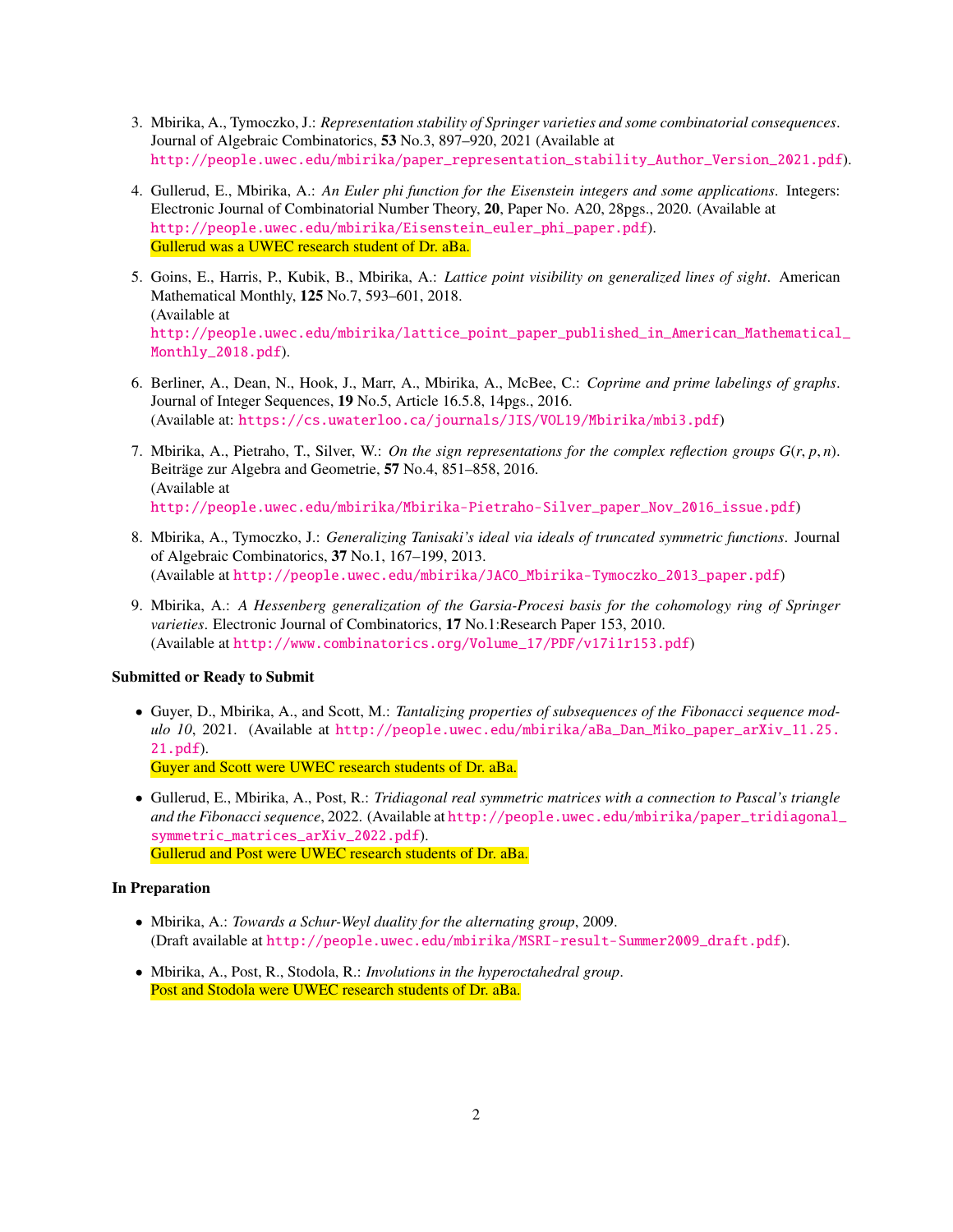# Interdisciplinary Research Publications

• Mbirika, A., Saiber, A.: *The three giri of Paradiso XXXIII*. (An interdisciplinary essay merging Mathematics and Late Medieval Italian Literature of the poet Dante). Dante Studies, 131, pgs.237–272, 2013. (Available at: [http://people.uwec.edu/mbirika/Saiber-Mbirika-The\\_three\\_giri\\_of\\_Paradiso\\_](http://people.uwec.edu/mbirika/Saiber-Mbirika-The_three_giri_of_Paradiso_33-Dante_Studies_Journal-Volume_131--2013.pdf) [33-Dante\\_Studies\\_Journal-Volume\\_131--2013.pdf](http://people.uwec.edu/mbirika/Saiber-Mbirika-The_three_giri_of_Paradiso_33-Dante_Studies_Journal-Volume_131--2013.pdf))

# Expository Mathematics Writings

- Mbirika, A.: *Hidden trees in the forest: On lattice points and prime labelings of graphs*. (Contains some unpublished results of myself and my collaborators Berliner, A., Dean, N., Hook, J., Marr, A., and McBee, C.), 2012. (Available at [http://people.uwec.edu/mbirika/invisible\\_points\\_claim.pdf](http://people.uwec.edu/mbirika/invisible_points_claim.pdf)).
- Mbirika, A.: *On a coin-flip problem and its connection to* π. (I wrote this with the intention of using it as a teaching/learning tool for other faculty/students. Hence many exercises are included), 2011. (Available at <http://people.uwec.edu/mbirika/CoinFlipProblem.pdf>).

#### Textbooks and Course Packets (Self-published with Creative Commons License)

This textbook was written by myself and co-author Rita Post over the Summer 2018 and Fall 2019 semester. It was first used in my Spring 2019 number theory course Math 341 at UWEC.

- Mbirika, A., Post, R.: *The Power of Proofs [AND] Number Theory*, 262 pages. Self-published with Creative Commons License (CC BY-NC-SA), 2019. The book has two versions as follows:
	- [https://people.uwec.edu/mbirika/Number\\_Theory\\_Book\\_student\\_version.pdf](https://people.uwec.edu/mbirika/Number_Theory_Book_student_version.pdf) (last revision in January 2020)
	- [http://people.uwec.edu/mbirika/Number\\_Theory\\_Book\\_teacher\\_version.pdf](http://people.uwec.edu/mbirika/Number_Theory_Book_teacher_version.pdf) (last revision in June 2019)

The following two course packets were written by me for my students in Math 104 and Math 425, respectively.

- Mbirika, A.: *Finite Mathematics The Power of [Math 104]*, 224 pages. Self-published with Creative Commons License (CC BY-NC-SA), 2020.
	- [http://people.uwec.edu/mbirika/Math\\_104\\_Course\\_Packet\\_by\\_aBa.pdf](http://people.uwec.edu/mbirika/Math_104_Course_Packet_by_aBa.pdf) (last revision in January 2022).
- Mbirika, A.: *Abstract Algebra I The Power of [Math 425]*, 242 pages. Self-published with Creative Commons License (CC BY-NC-SA), 2021.
	- [https://people.uwec.edu/mbirika/Math\\_425\\_Course\\_Packet\\_by\\_aBa.pdf](https://people.uwec.edu/mbirika/Math_425_Course_Packet_by_aBa.pdf) (last revision in August 2021).

# Teaching Experience (at University of Wisconsin-Eau Claire)

Finite Mathematics [Math 104]: (Spring 2014, Fall 2014, Spring 2015, Fall 2015, Spring 2016, Fall 2016, Spring 2017, Fall 2017, Spring 2018, Fall 2018, Spring 2019, Fall 2019, Spring 2020, Fall 2020, Spring 2021, and Fall 2021). This course is primarily for non-science majors who have little or no intention to go on to higher level mathematics courses. I developed problems in WeBWorK (an open-source online homework system). This is the first time that anyone at UWEC has used WeBWorK with this course. I assembled assignments for every topic that is covered in this course so that future instructors can use these same materials.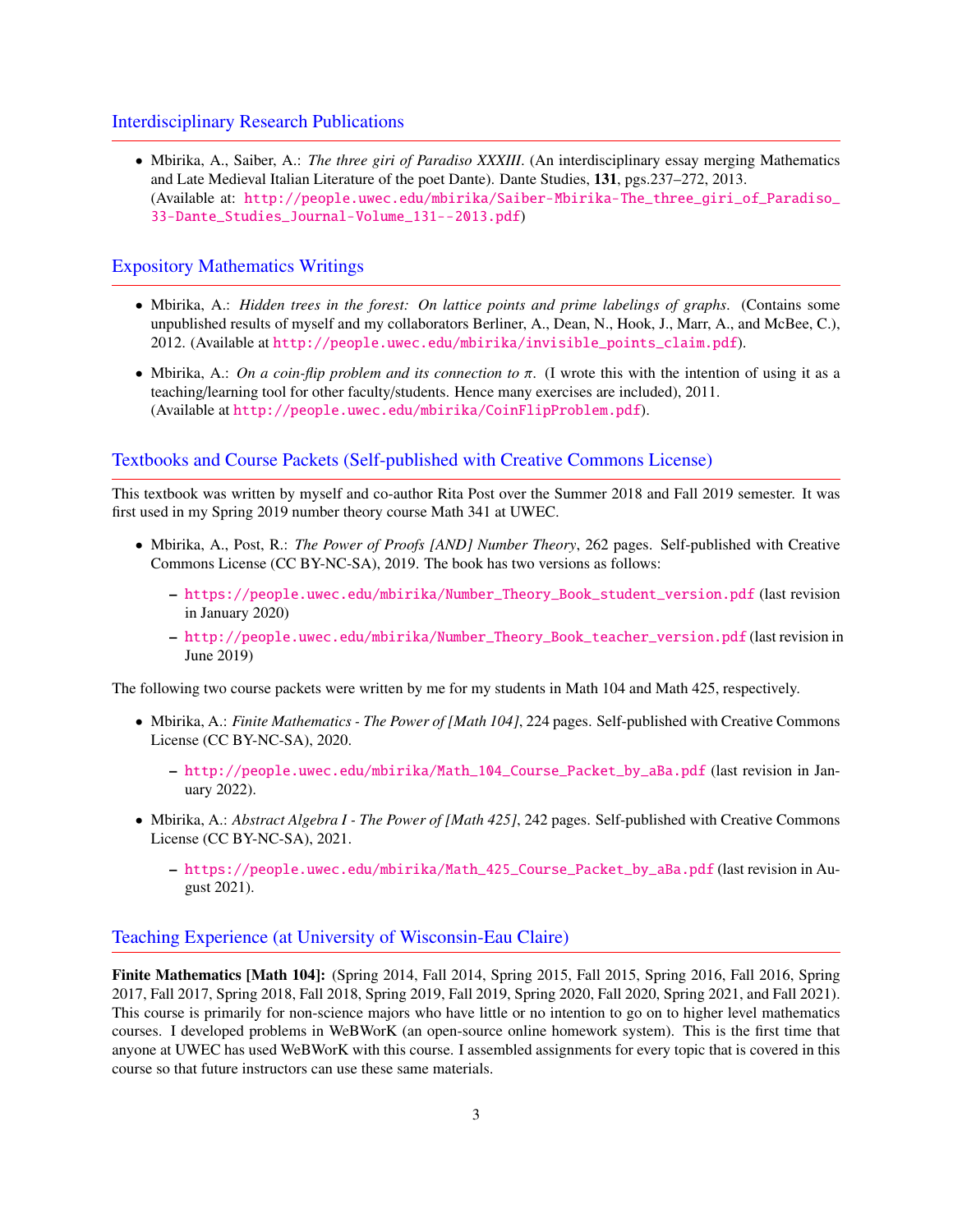Algebra for Calculus [Math 109]: (Fall 2013). This course is primarily attended by first-year students who intend to go on to take a calculus course as part of their non-math science major. I made substantial use of the open-source online homework system called WeBWorK not only by using pre-existing problems in their National Problem Library, but also by altering the code on these problems so that they catered specifically to my classes here at UWEC.

Discrete Mathematics [Math 314]: (Fall 2013, Spring 2014, Fall 2015, and Fall 2017). This course is a 300-level undergraduate course geared especially for Computer Science students and is used also as an elective for mathematics majors. We covered both graph theory and enumeration.

Real Analysis I [Math 316]: (Fall 2016 and Fall 2019). This is the 1st semester course in real analysis. We cover the real number system R, basic topology, numerical sequences and series, continuity, and squences and series of functions. In this course, I emphasize a metric space approach to analysis.

Point Set Topology [Math 335]: (Fall 2020). This proofs-based course covers topological spaces, interior/closure/boundary, creating new topological spaces, continuous functions and homeomorphisms, metric spaces, connectedness, and compactness.

Classical Number Theory [Math 341]: (Spring 2019). This proofs-intensive course covers divisibility, primes and their properties, theory of congruences, Diophantine equations, number theoretic functions, primitive roots, and an introduction to group theory.

Beauty of Math [Math 395]: (Fall 2014). This is a directed studies course that I developed which is focused on beautiful proofs in mathematics. The class takes turns presenting and discussing proofs from the book titled *Proofs from The Book–*an approximation of the fictitious text called *The Book* which the eminent mathematician Paul Erdős maintained that God kept the perfect proofs for mathematical theorems. In the course, a variety of topics are covered from Number Theory, Geometry, Analysis, Combinatorics, and Graph Theory.

Riemann Hypothesis Connection to the Distribution of Prime Numbers [Math 395]: (Spring 2017). This is a directed studies course that I developed to explore the famous unsolved problem known as the Riemann Hypothesis. The class had a seminar style in that enrolled students and I took turns presenting material from the course textbook and our investigations outside the textbook. Many non-enrolled students and community members and one emeritus math faculty were also participating in the course.

Abstract Algebra I [Math 425]: (Fall 2014, Spring 2016, Fall 2018, Spring 2020, and Fall 2021). This course covers groups, rings, and field theory. I introduced a WeBWorK portion to this course which is primarily a proofs-driven class. This is the first time that anyone at UWEC has used WeBWorK with this course.

Abstract Algebra II [Math 426]: (Spring 2014, Spring 2017, Spring 2018, Spring 2019, and Spring 2021). This is the 2nd semester course in abstract algebra. We cover the standard topics of advanced group and field theory, beginning with semidirect products, then field extensions and concluding with Galois theory and special topics (time-permitting).

Commutative Algebra [Math 499]: (Spring 2018, Summer 2018, and Fall 2018). This course covers an introduction to the topic of commutative algebra using the Atiyah-Macdonald textbook.

Number Theory Topics Course: Primitive Roots and Quadratic Reciprocity [Math 499]: (Spring 2020 and Fall 2020). This course continues from where the Math 341 Elementary Number Theory ends. In particular, we investigate primitive roots of an integer. We will prove Gauss' well-known result that an integer *n* has a primitive root if and only if  $n = 1, 2, 4, p^k$ , or  $2p^k$ , where *p* is an odd prime. In studying primitive roots, we will also study the related Theory of Indices. Lastly, this course covers the Quadratic Reciprocity Law on the solvability of quadratic congruences.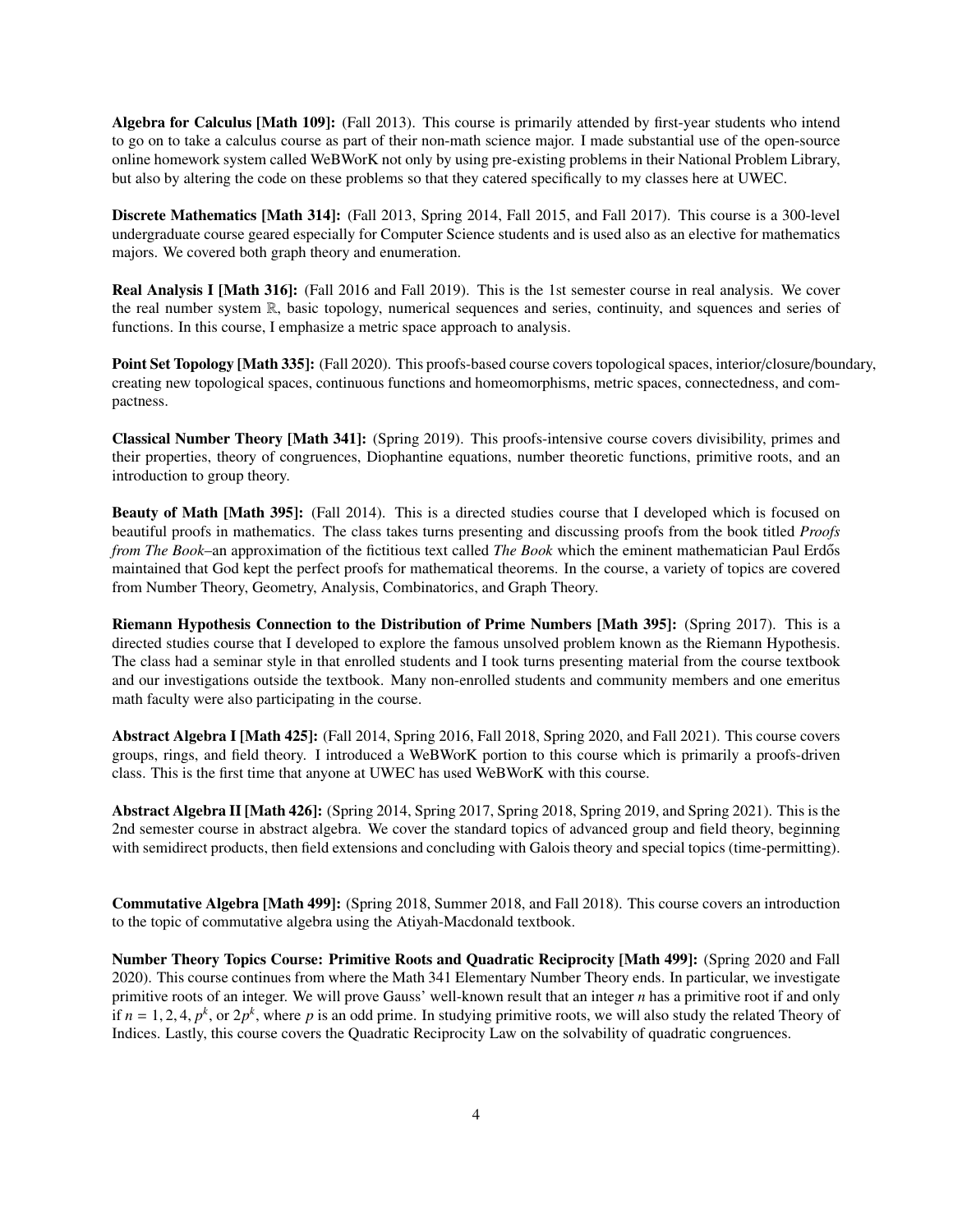Algebraic Number Theory [Math 499]: (Spring 2021). In this course, we covered the first five chapters of the book *Problems in Algebraic Number Theory* by M. Ram Murty and Jody Esmonde. Topics covered were: (1) elementary number theory, (2) Euclidean rings, (3) algebraic numbers and integers, (4) integral bases, and (5) Dedekind domains.

# Teaching Experience (at Bowdoin College)

Differential Calculus: (Fall 2010 and Spring 2013). This course and its textbook follows the goals of the NSFsponsored *Calculus Reform Initiative*. The calculus curriculum is built around the following: (1) development of *conceptual understanding* of the material, not solely computational skills, (2) significant *problems in the natural and social sciences* that require calculus techniques, and (3) the use of *computational power* (especially as implemented with *Mathematica* software) to tackle problems and applications of surprising complexity.

Integral Calculus: (Fall 2011 and Spring 2012). This course is the second part in a three-part sequence of calculus courses. It is designed in the spirit of the *Calculus Reform Initiative* (see the Differential Calculus entry).

Combinatorics and Graph Theory: (Spring 2011 and Fall 2012). This is a theory and proof-writing based course designed for mathematics and computer science majors. Topics include graph algorithms/analysis, enumeration, generating functions, and selected topics from my own research.

Bowdoin Science Experience (BSE): (Summers 2010, 2011, and 2012). The week-long BSE pre-orientation program is designed to give primarily underrepresented, female, and first-generation college students an opportunity to acclimatize to college life, and to explore the sciences in small groups with a faculty member. In the three summers I have taught and supervised BSE projects, I covered linear algebra, multivariable calculus, mathematical induction, number theory, lattice point geometry, and graph theory.

# Teaching Experience (at University of Iowa)

Basic Algebra II: (Fall 2008). This was a remedial algebra course. Designed and delivered all aspects of the course including lectures, exams, and grades.

Various Teaching Assistant Courses: Led discussion sections which complement the lectures, determined grades, designed quizzes, graded tests, quizzes, and homework, held office hours, and worked at The University of Iowa Math Tutorial Lab.

- Abstract Algebra I: Introduction to abstract algebra (groups, rings) and proofs for math majors. (Spring 2009)
- Calculus I: Differential calculus for math majors. (Fall 2007)
- Logic of Arithmetic: Math education class for prospective elementary/secondary teachers. (Spring 2006)
- Calculus and Matrix Algebra for Business: Calculus class for business majors. (Fall 2005)

NSF-VIGRE Graduate Research Mentor and Teaching Assistant: Assisted students with TEX, sharpened students' mathematical reasoning, proof writing, and problem solving skills for a graph theory class, facilitated discussion sections, and evaluated student work. Oversaw an undergraduate research project.

• NSF-VIGRE Heartland REU in Graph Theory, The University of Iowa. (Summer 2007)

Alliance/AGEP Diversity Program Mentor: Program for underrepresented minority students in mathematics. Led a daily discussion section in linear algebra for four weeks. Assisted with a variety of undergraduate research projects for the remaining four weeks.

• Alliance/AGEP REU in Linear Algebra, The University of Iowa. (Summer 2006)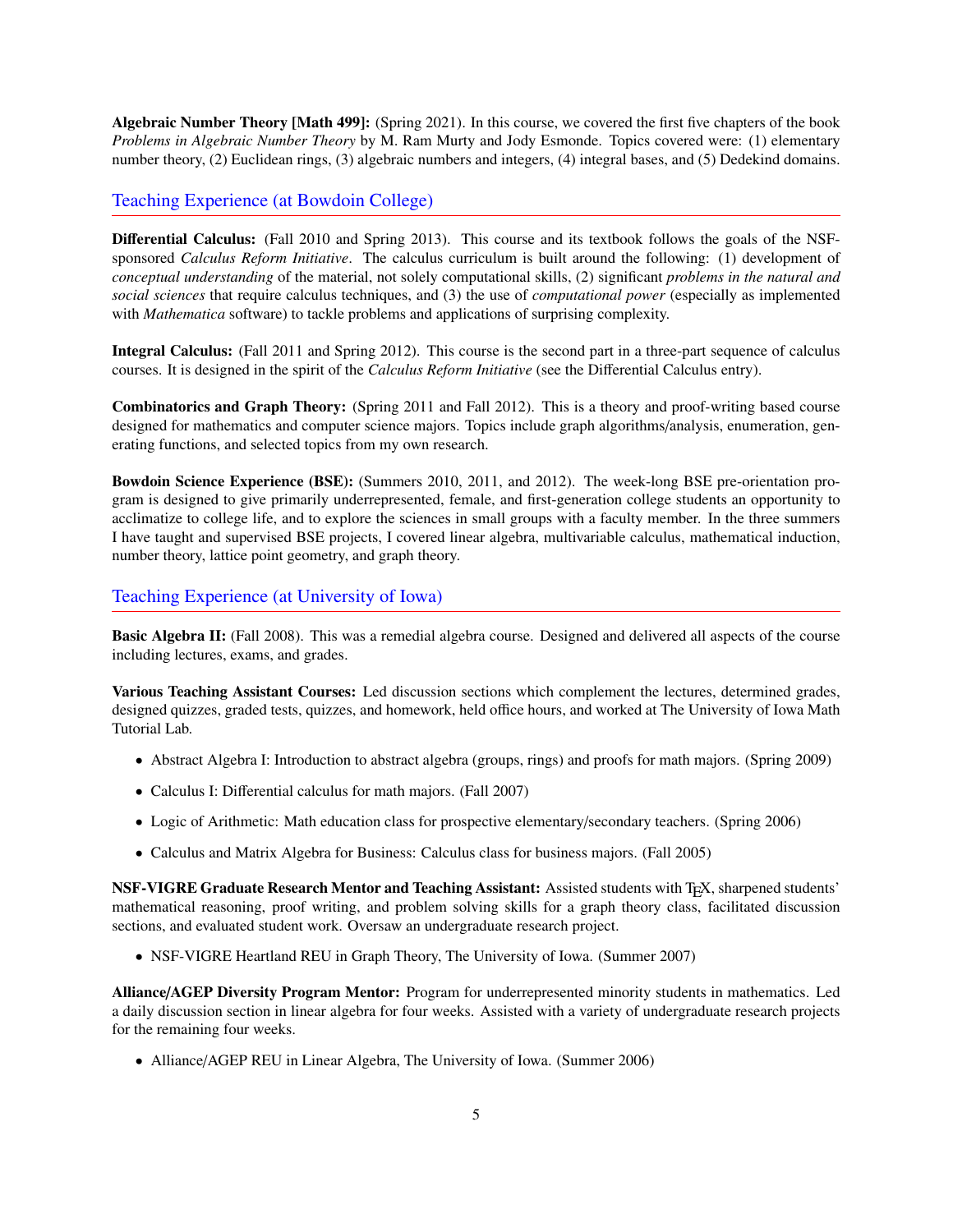# **Presentations**

#### Invited Research Talks

- 1. High Point University Math Colloquium Title: Mind-blowingly awesome subsequences in the Fibonacci sequence modulo 10 - High Point, NC. (Sept 17, 2021)
- 2. Providence College Math Colloquium Title: Tantalizing explorations in the Fibonacci and Gibonacci Sequences - Providence, RI. (Apr 29, 2021)
- 3. Sonoma State University Math Festival (Main Invited Speaker) Title: Mathematics Research Inspired by Astrology: The Fibonacci Sequence Modulo 10 - Rohnert Park, CA. (Apr. 22, 2020)
- 4. Winona State Math Colloquium Title: Two Research Projects Birthed from Curiosity, Recreation, and Joy Winona, MN. (Feb 28, 2020)
- 5. AMS-MAA Joint Mathematics Meeting [MAA Invited Address] Title: Two Research Projects Birthed from Curiosity, Recreation, and Joy - January 14-18, 2020 - (Denver, CO) Video of Talk available at <https://www.youtube.com/watch?v=JaWM6kaGceg>
- 6. AMS-MAA Joint Mathematics Meeting [AMS Contributed Paper Session on Matrices and Matroids] Title: *Characteristic polynomials and eigenvalues for a family of tridiagonal real symmetric matrices and a tantalizing connection to Pascal's triangle* - San Diego, CA. (January 2018)
- 7. Florida Gulf Coast University Mathematics Colloquium (a joint talk with Emily Gullerud) Title: *An Euler phi function for the Eisenstein integers and some tantalizing applications* - Fort Meyers, FL. (November 2017) Gullerud was a UWEC research student of Dr. aBa.
- 8. AMS Central Sectional Meeting [Special Session on Algebraic Combinatorics of Flag Varieties] Title: *Combinatorial consequences of the representation stability of the cohomology of Springer varieties* - University of North Texas at Denton, TX. (September 2017)
- 9. AMS Central Sectional Meeting [Special Session on Combinatorics and Representation Theory of Reflection Groups: Real and Complex] - Title: *Involutory and orientation-preserving symmetries in the hyperoctahedral group* - University of North Texas at Denton, TX. (September 2017)
- 10. Smith College Northampton, MA. (March 2017)
	- Student Lunch Talk Title: *The Riemann-zeta function and lattice point visibility on curved lines of sight*.
	- Research Colloquium Title: *Stability of the Springer representation and some combinatorial consequences*.
- 11. AMS-MAA Joint Mathematics Meeting [AMS Special Session on Discrete Structures in Number Theory] Title: *Lattice point visibility on straight and curved lines of sight* - Atlanta, GA - (January 2017)
- 12. AMS-MAA Joint Mathematics Meeting [AMS Special Session on RE(UF)-search on Graphs and Matrices] Title: *Coprime and prime labelings of ladder graphs and complete bipartite graphs* - Atlanta, GA - (January 2017)
- 13. AMS Eastern Sectional Meeting [Special Session on Combinatorial Aspects of Nilpotent Orbits] Title: *Combinatorial questions related to the representation stability of the cohomology of Springer varieties* - Bowdoin College in Brunwick, ME. (September 2016)
- 14. NSF USTARS Conference (Underrepresented Student in Topology and Algebra Research Symposium) Invited Faculty Keynote Speaker - Title: *My combinatorial journey through algebra and topology* - Sam Houston State University in Huntsville, TX. (April 2016)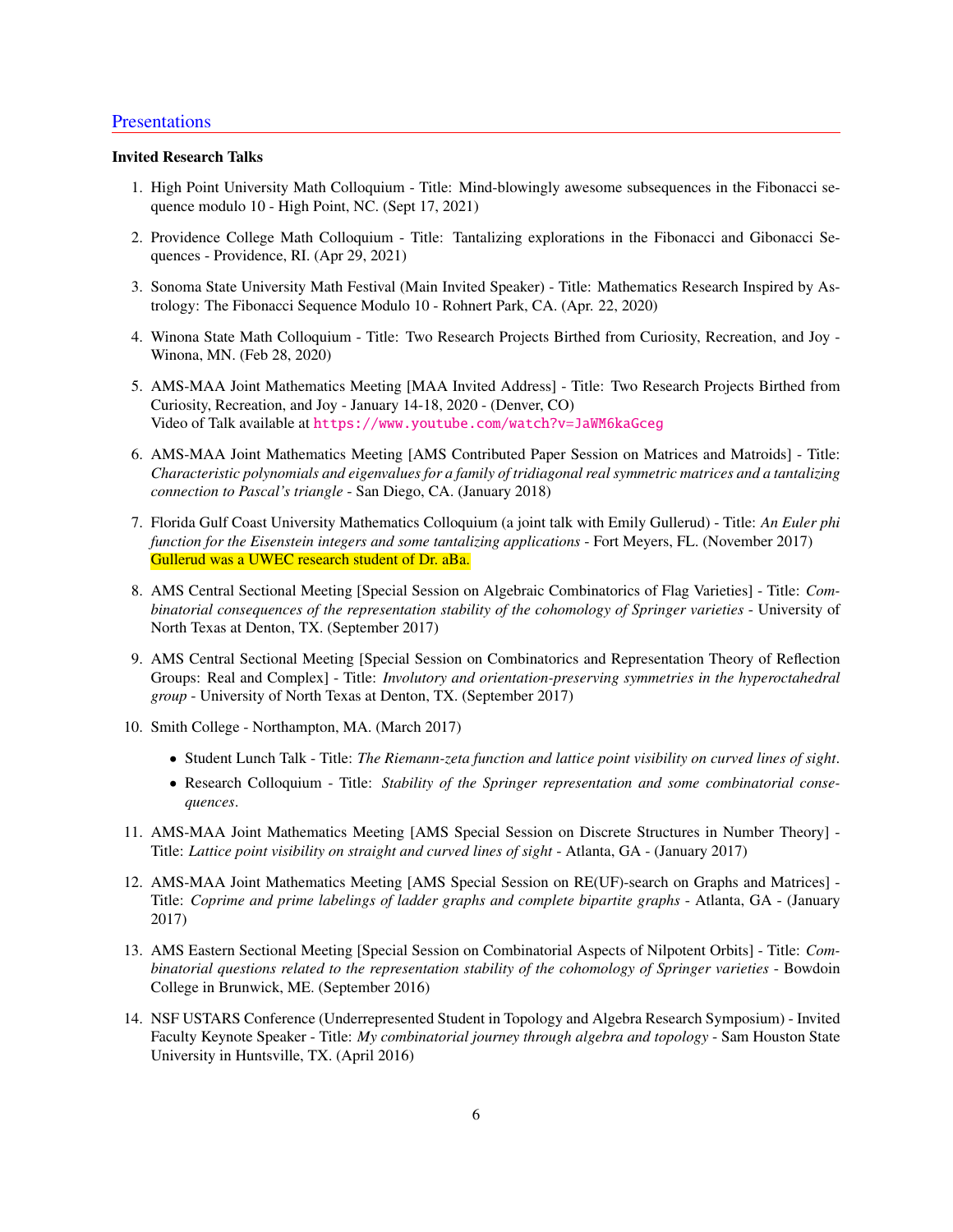- 15. Fields Institute [Workshop on Recent Developments in the Geometry and Combinatorics of Hessenberg Varieties] - Title: *A co-FI-module structure on Springer representations* - Toronto, Canada. (July 2015)
- 16. AMS-MAA Joint Mathematics Meeting [AMS Special Session on Graphs, Matrices, and Other Related Problems] - Title: *Finding square patches of invisible lattice points using quasiprime matrices* - San Antonio, TX. (January 2015)
- 17. SACNAS Annual Conference [Special Session on Abstract Algebra Research Topics for Undergraduates] Title: *Applying the Chinese remainder theorem to a lattice point geometry problem* - Los Angeles, CA. (October 2014)
- 18. AMS Central Section Meeting [Special Session on Patterns in Permutations and Words, and Applications] Title: *A Robinson-Schensted correspondence between complex reflection groups G*(*r*, *<sup>p</sup>*, *<sup>n</sup>*) - Eau Claire, WI. (September 2014)
- 19. University of Minnesota Combinatorics Seminar Title: *A Robinson-Schensted correspondence between complex reflection groups G*(*r*, *<sup>p</sup>*, *<sup>n</sup>*) - Minneapolis, MN. (April 2014)
- 20. NSF USTARS Conference (Underrepresented Student in Topology and Algebra Research Symposium) Invited Postdoctoral Speaker - Title: *Robinson-Schensted correspondence between complex reflection groups G*(*r*, *<sup>p</sup>*, *<sup>n</sup>*) *and pairs of multitableaux* - Purdue University. (April 2013)
- 21. University of Wisconsin-Eau Claire Title: *Visible lattice points: A number theory and graph theory approach* - Eau Claire, WI. (February 2013)
- 22. Reed College Title: *Generalizing a correspondence between permutations and tableaux to complex reflection groups G*(*r*, *<sup>p</sup>*, *<sup>n</sup>*) - Lewisburg, PA. (February 2013)
- 23. Harvey Mudd College Title: *Generalizing a correspondence between permutations and tableaux to complex reflection groups G*(*r*, *<sup>p</sup>*, *<sup>n</sup>*) - Lewisburg, PA. (February 2013)
- 24. Bucknell University Title: *Generalizing a correspondence between permutations and tableaux to complex reflection groups G*(*r*, *<sup>p</sup>*, *<sup>n</sup>*) - Lewisburg, PA. (February 2013)
- 25. Smith College Northampton, MA. (February 2013)
	- Student Lunch Talk Title: *Visible lattice points: A number theory and graph theory approach*.
	- Research Colloquium Title: *Generalizing a correspondence between permutations and tableaux to complex reflection groups*  $G(r, p, n)$ .
- 26. SACNAS Annual Conference [Scientific Symposia Session in Number Theory] Title: *A number theoretic connection to a problem in graph theory* - Seattle, WA. (October 2012)
- 27. NSF USTARS Conference (Underrepresented Student in Topology and Algebra Research Symposium) Invited Postdoctoral Speaker - Title: *Two families united as one - A symmetric functions tale* - University of Iowa. (April 2012)
- 28. AMS Southeastern Section Meeting [Special Session on Symmetric functions] Title: *Truncated symmetric functions with an application to generalized Springer theory* - Wake Forest University in Winston Salem, NC. (September 2011)
- 29. AMS Northeast Section Meeting [Special Session on Combinatorial Representation Theory] Title: *Combinatorial commutative algebra meets an object from geometric representation theory* - College of the Holy Cross in Worcester, MA. (April 2011)
- 30. AMS Central Section Meeting [Special Session on Combinatorial Representation Theory] Title: *Commutative algebra meets geometric representation theory* - University of Iowa. (March 2011)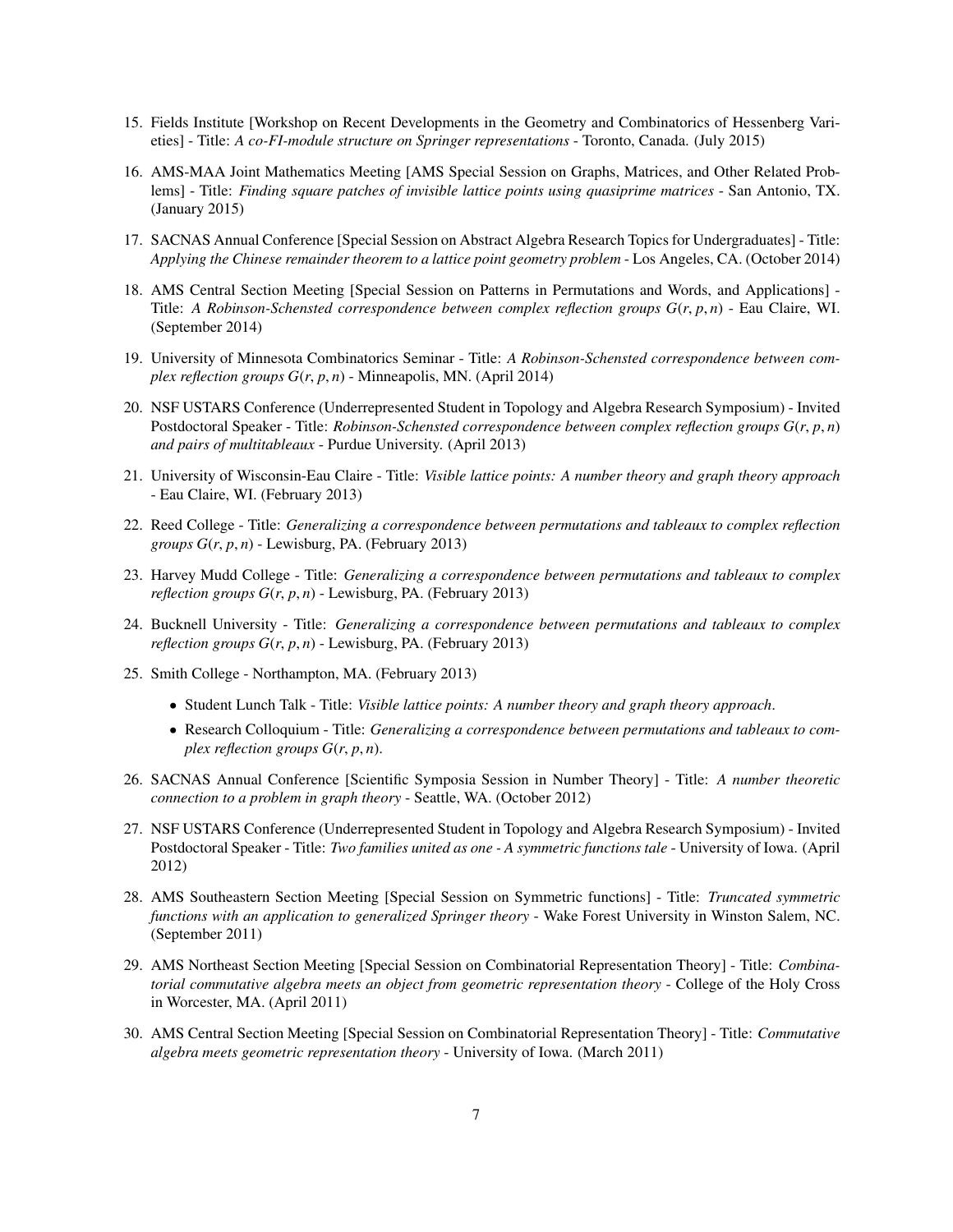- 31. M.I.T. Combinatorics Seminar Title: *Ideals of partial symmetric functions and a generalization of the Tanisaki ideal* - Massachusetts Institute of Technology. (October 2010)
- 32. MAA MathFest [Special Session on Combinatorial Games and Schubert Calculus] Title: *Ideals of symmetric functions and their application to cohomology rings of Hessenberg varieties* - Pittsburgh, PA. (August 2010)
- 33. AMS Central Section Meeting [Special Session on Combinatorial Representation Theory] Title: *Exploring the cohomology ring of generalized Springer varieties* - Macalester College. (April 2010)
- 34. MAA Iowa Sectional Meeting Title: *Cool combinatorics arising in a cohomology hunt!* University of Northern Iowa. (October 2009)
- 35. Algebraic Geometry Seminar Title: *A combinatorial description of the cohomology of regular nilpotent Hessenberg varieties* - University of Iowa. (September 2009)
- 36. VIGRE Conference on Combinatorial Algebraic Geometry of Flag Varieties Title: *Introduction to Schubert Calculus* - University of Iowa. (June 2009)
- 37. AMS Midwest Section Meeting [Special Session on Algebra, Geometry and Combinatorics] Title: *Cohomology of Hessenberg Varieties* - University of Illinois in Urbana-Champaign. (March 2009)

#### Invited Expository Talks

- 1. STEM Summer Bridge Math Presentation Title: My Path to Becoming a Math Major and The Beauty of Math - Sam Houston State University in Huntsville, TX. (July 20, 2020)
- 2. Madison Area Technical College Math Colloquium *Pi is transcendental* (a more math-rigorous version of the April 2015 talk) - Madison, WI. (March 2016)
- 3. Winona State University Math Colloquium *Pi is transcendental* (a more math-rigorous version of the April 2015 talk) - Winona, MN. (February 2016)
- 4. Ask a Scientist! Lecture Series Title: *Pi is transcendental not like Emerson or Thoreau but in the math sense* - Acoustic Cafe in Eau Claire, WI. (April 2015).
- 5. Sonia Kovalevsky Day Delivered the opening talk for the *Special Session on Permutations and Combinations* - UWEC. (March 2015)
- 6. Meals with Honors Students Title: *Combinatorics and a connection to the value* π UWEC. (March 2014)
- 7. Progressive Valley Cooperative of the Third Ward in Eau Claire Title: *A general math audience talk on two counting problems* - UWEC. (February 2014)
- 8. Math Colloquium Invited Keynote Speaker for PI Day Title: *Do you value the value of Pi?* Sonoma State University in Rohnert Park, CA. (March 2012)
- 9. MAA Northeast Section Meeting Title: *What's cool about combinatorics?* Providence College. (November 2010)
- 10. Math Colloquium Title: *From Lewis Carroll to an Interesting Conjecture The Rabbit Hole Exposed!?* Colby College. (October 2010)
- 11. Math Colloquium Title: *Are algebraic geometers trying to take over the world?* Wake Forest University. (March 2010)
- 12. Heartland Math Talk Title: *Interesting Aspects of Number Partitions* UW-La Crosse. (April 2009)
- 13. History talk to undergrads Title: *Euler, Da Man!* Winona State University in Minnesota. (April 2009)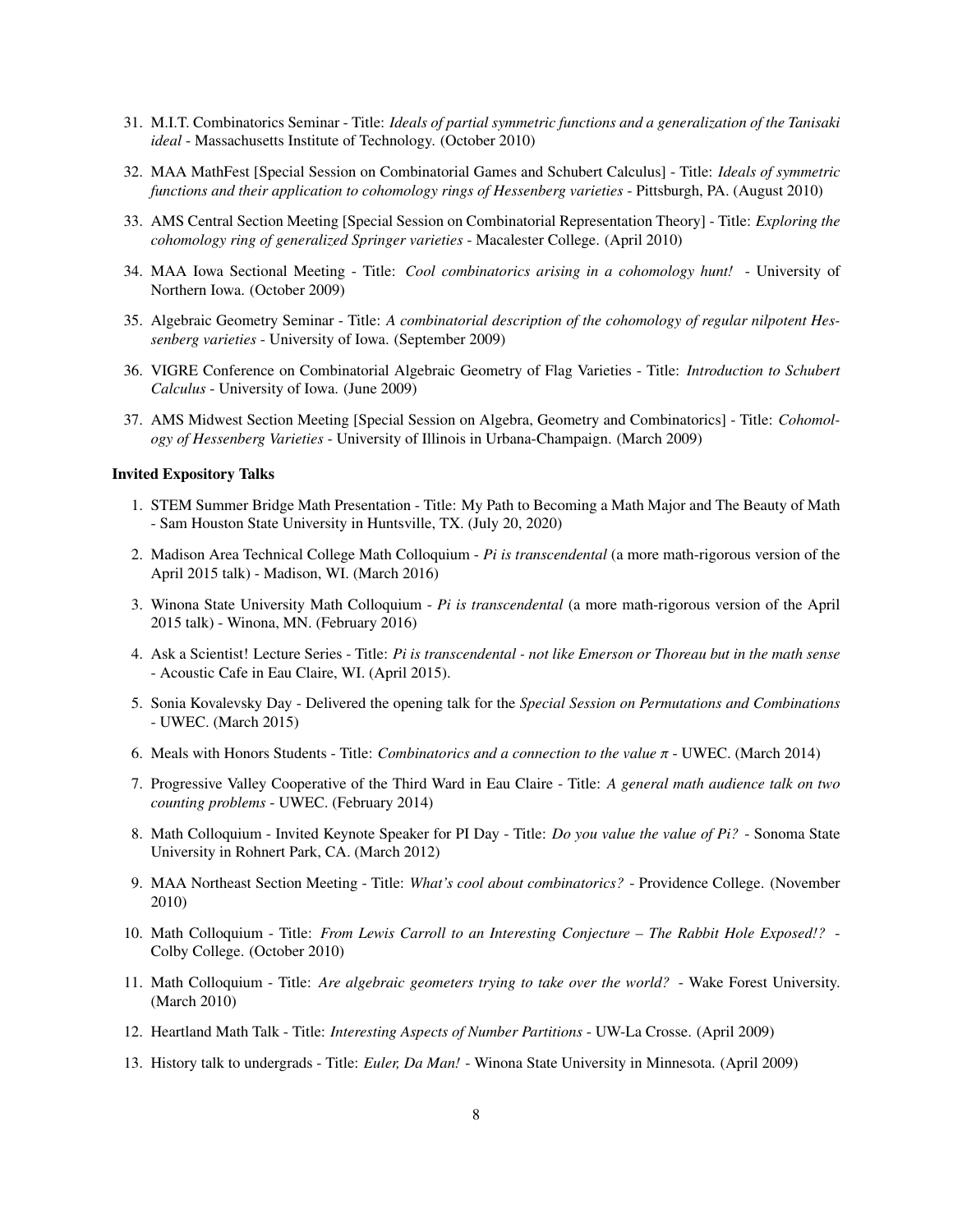#### Organizing Special Sessions at Professional Conferences

1. AMS Eastern Sectional Meeting - Co-organizer of the Special Session on Algebraic Geometry and Combinatorics - Rutgers University in New Brunswick, NJ. (November 2015)

#### Research-related Programs and Workshops

- Workshop on Applications of Schubert Calculus at the University of Iowa. (March 2011)
- [MSRI] Semester-long Residence as a Program Associate at MSRI in their Combinatorial Representation Theory Program at Berkeley, CA. (Spring 2008)
- [Field's Institute] Workshop on the Representation Theory of *p*-adic Groups at the University of Ottawa. (January 2007)
- MSRI and VIGRE-funded mini-course on  $SL(2,\mathbb{R})$  at the University of Utah to precede the AMS Summer Research Conference at Snowbird. (May/June 2006)

### Teaching-related Programs and Workshops

- [UWEC Community of Practice] This ORSP-sponsored semester-long program focused on mentoring undergraduate research students. Each participant selected a mentoring practice to modify, implemented a change in practice, and assessed its success. (Fall 2015)
- [MAA] PREP Workshop on WeBWorK Problem Authoring An 8-session one month workshop to develop the technical skills necessary to identify, edit and create high-quality WeBWorK problems. WeBWorK is an open source, web-based homework delivery system designed to make homework more effective and efficient for students of mathematics and the sciences. (Summer 2014)
- [AIM, ICERM, and NSF] Workshop on Research Experiences for Undergraduate Faculty A week-long intensive program/workshop intended to introduce undergraduate faculty to several fields of mathematics that will equip them with the tools to mentor students in undergraduate research in mathematics. Hosted at ICERM (Institute for Computational and Experimental Research in Mathematics) in Providence, RI. (Summer 2012)
- [Project NExT Fellow] Pedagogy workshops at MAA MathFest in Pittsburgh, PA (Fall 2010), at Joint Mathematics Meeting in New Orleans, LA (January 2011), and at MAA MathFest in Lexington, KY (August 2011)
- [Iowa-NExT Fellow] Various workshops in mathematics pedagogy at MAA Iowa Sectional. (Fall 2009)
- Seminar in College Teaching A semester-long weekly class addressing various facets of teaching in the college setting. Course was geared to prepare graduate students planning to teach. University of Iowa. (Fall 2009)

#### Teaching Awards

- UWEC Certificate of Recognition for Contributions to Students 39 total awarded campus-wide. (2016)
- UWEC Certificate of Recognition for Contributions to Students 22 total awarded campus-wide. (2014)
- The University of Iowa Housing Academic Excellence Award for a significant contribution to students' academic success - 34 total awarded campus-wide. (2009)
- The University of Iowa Outstanding Teaching Award 25 total awarded campus-wide. (2006)
- Catherine Wegner Outstanding Mathematics Teaching Assistant Award, The University of Iowa. (2005)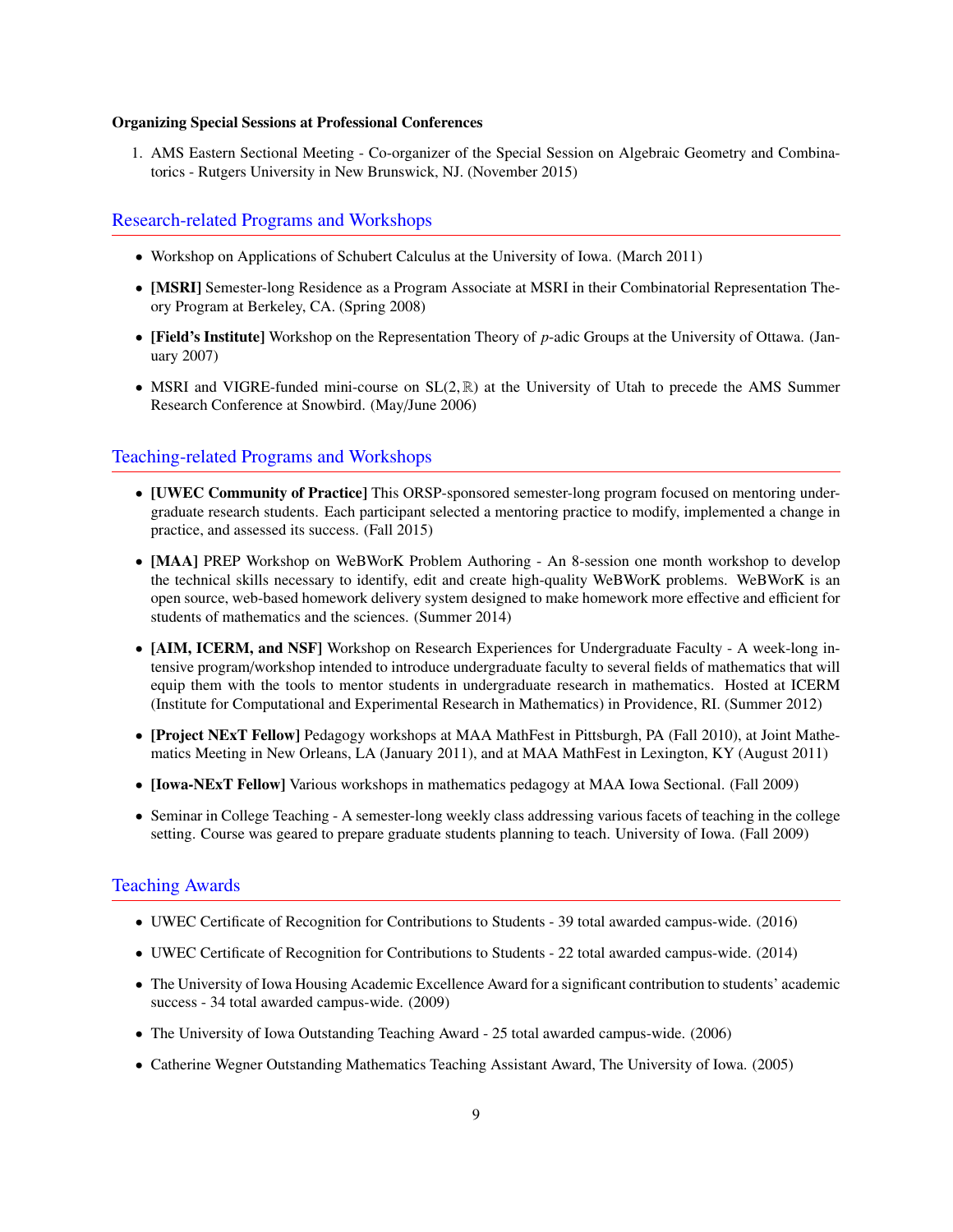# Committee Positions and Advising (at University of Wisconsin-Eau Claire)

- DPC (Department Personnel Committee: This committee is for all tenured math faculty. (Fall 2017–Present)
- Assistant Professor and Associate Professor Subcommittee of the DPC: These are subcommittees within the DPC. (Fall 2017–Present)
- SEI (Student Evaluation Instrument) Workgroup Committee: This committee met over Summer 2021 and had a main task of studying various student evaluations forms and completely revising the UWEC Math Department Student Evaluation Form. Two other tasks were as follows:
	- We created a mid-semester evaluation form that the DPC (Department Personnel Committee) wish all math faculty to use.
	- We suggested changes to the DEP (Department Evaluation Plan) to reflect some of the changes we made to the evaluation forms and also to clarify language on what is expected from faculty under review.
- Department Liaison to the MAA Wisconsin Section: My main duties are keeping faculty on top of what is happening with the MAA Wisconsin Section and also collecting news and writing the entries for both the UWEC Eau Claire campus and UWEC Barron County campus news for the MAA Wisconsin newsletter each semester. (Fall 2018–Present)
- UWEC Internal Review Committee: I was invited to be on the Internal Review Committee of the Latin American Studies Program for Fall 2018. I accepted this invitation but was sadly not selected.
- ULEC Arts and Science Committee: Having taught the LE course Math 104 for so many years, I had a strong desire to work with the ULEC Committee. In March 2021, I nominated myself, but I was sadly told that since my teaching schedule in Fall 2021 overlaps with one of the meeting dates of the committee that I could not be considered. I will try to join this committee the next time a position opens up.
- Leadership Fellows Committee: The purpose of the Student Affairs Leadership Fellows Cohort is to make UWEC a stronger institution by providing opportunities for selected individuals to take part in a structured program of professional development. As a group, we worked on a project to create a Leadership Clearinghouse Website to collect in one central location all opportunities on campus and the community for leadership opportunities for students, faculty, and staff. My individual project focused on creating an initiative to help bridge the gap between students and faculty outside of the classroom–via meeting for food at Davies, Hilltop Caf, and instructors' homes. (2014–2015 Academic Year)
- Mathematics Department Student Affairs Committee: We coordinate the math department's involvement in campus events such as the Majors Fair, STEM Visit Day, Blugold Spotlight Days, etc.
- First Friday Social Gatherings: This is not an official UWEC committee, but I firmly believe that the event fosters community and retention in the faculty and staff here at UWEC. In Fall 2013, when I arrived to UWEC, a small group of faculty and staff formed a social committee to gather people from across campus on the first Friday of each month. This committee was composed of myself and faculty members Wil Taylor (Biology), Rachel Woodward (English/CJ), and Andrew Sturtevant (History), and Teresa O'Halloran (Affirmative Action Director). In the nine continuous years this event has occurred (minus the times we paused the event due to Covid-19), this event has grown in size and reach across campus. The event is attended by not only faculty, but also many staff and sometimes an appearance of the Chancellor or Deans of the colleges. My role in this committee is to work with CETL and Denise Stewart in acquiring as updated lists as possible of not only new faculty, but also new staff across campus. Each month, I send an invitation to everyone on these lists starting back as far as the cohort of 2013, my start date. Hence I call my list of invitees the "UWEC newbies". Over the years, many of these newbies have written me that this event has meant a lot to them. It not only helps new faculty/staff meet people outside of their immediate department, but also fosters a community that creates a welcoming and inclusive environment for all, regardless of job title.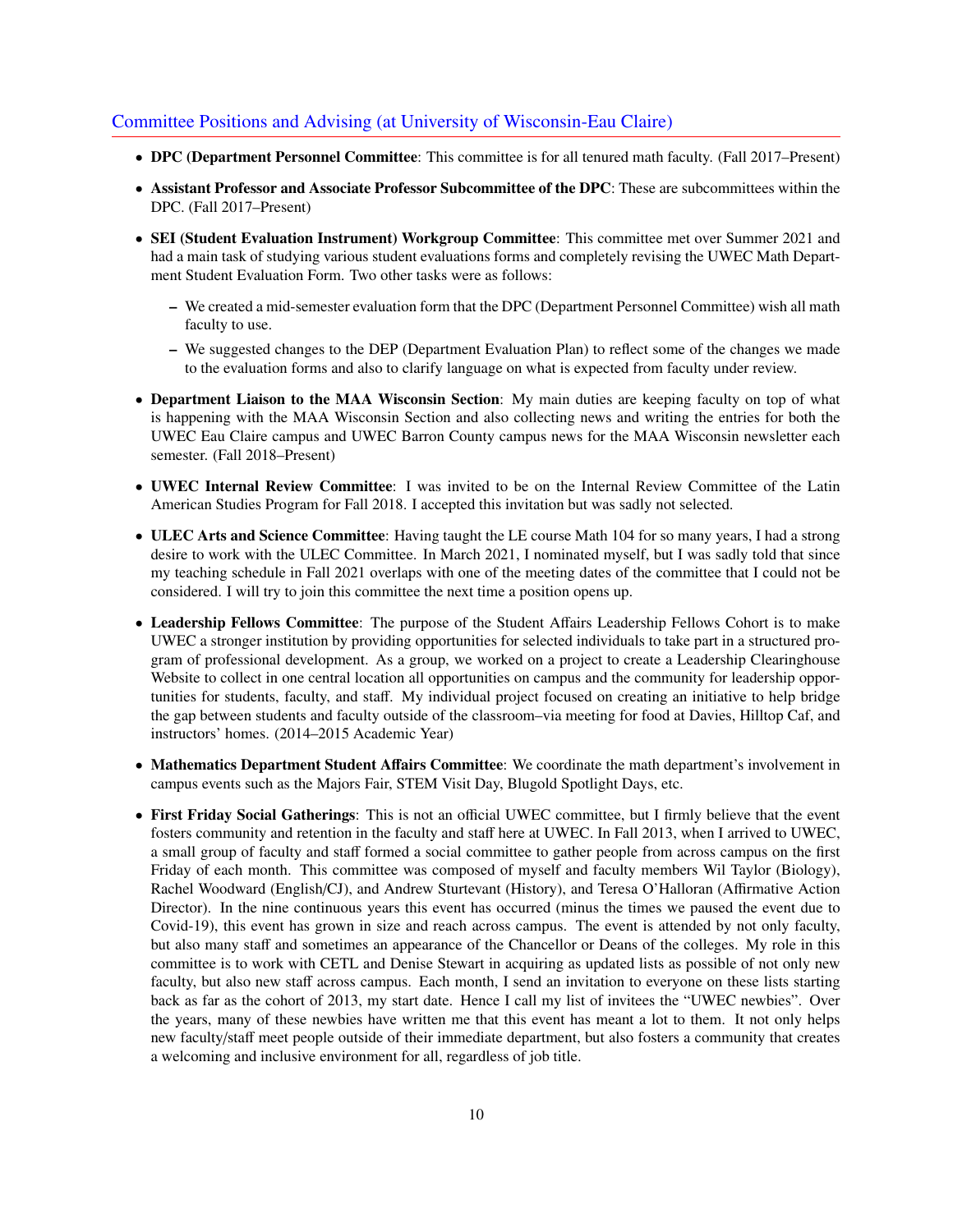- Mathematics Department Library Committee: Along with Ursula Whitcher, we coordinated the library purchases for the department. (Fall 2013–Spring 2017)
- Faculty advisor for the Math Club. (Fall 2014–Spring 2018)
- Faculty advisor for Kappa Mu Epsilon math honors society (Spring 2016–Spring 2018)
- Mathematics Department Awards Committee: We coordinate the math department's scholarships and awards each semester. (Fall 2019–Present)
- Academic Advisor to the following students:
	- 1. Nicole Violet Jones (2014–2018)
	- 2. Lucas Albert Morgan (2014–Dec. 2015)
	- 3. Molly Mae Petersen (2014–2018)
	- 4. Rita Laraine Post (2014–2018)
	- 5. Michael Scott Vaughn (2014–2018)
	- 6. Kelsey Marie Weister (2014–Dec. 2015)
	- 7. Stephanie Zahara (2014–2017)
	- 8. Sarah Reukema (2015–2017)
	- 9. Brenna Hennessy (2015–2017)
	- 10. Erin Jackson (2016–2017)
	- 11. Geoffrey Glover (2016–2020)
	- 12. Benjamin LukeStickney (2016–2020)
	- 13. Alexandria Nicole Blankenship (2017–2020)
	- 14. Derek Ryan Salewski (2017–2020)
	- 15. James Race Wolf (2017–2020)
	- 16. Emily Jane Zarnoti (2017–2020)
	- 17. Robert Michael Prescott (2016–2019)
	- 18. Alexander William Putnam (2016–2020)
	- 19. Bryce Bjorkman (2017–2021)
	- 20. Bryant Callaghan (2017–2021)
	- 21. Lauren Destiche (2018–2021)
	- 22. Miranda Fejzoski (2018–2021)
	- 23. Collin Goldsworthy (2017–2021)
	- 24. Gabriel Hamilton (2019–Present)
	- 25. Lily Leith (2019–2021)
	- 26. Elizabeth Mullis (2018–2021)
	- 27. Jack Saunders (2019–Dec. 2021)
	- 28. Jacqualine Stanscheit (2018–2021)
	- 29. Ethan Olden (2021–Present)
	- 30. Janee Schrader (2021–Present)
	- 31. Layla Lemley (2022–Present)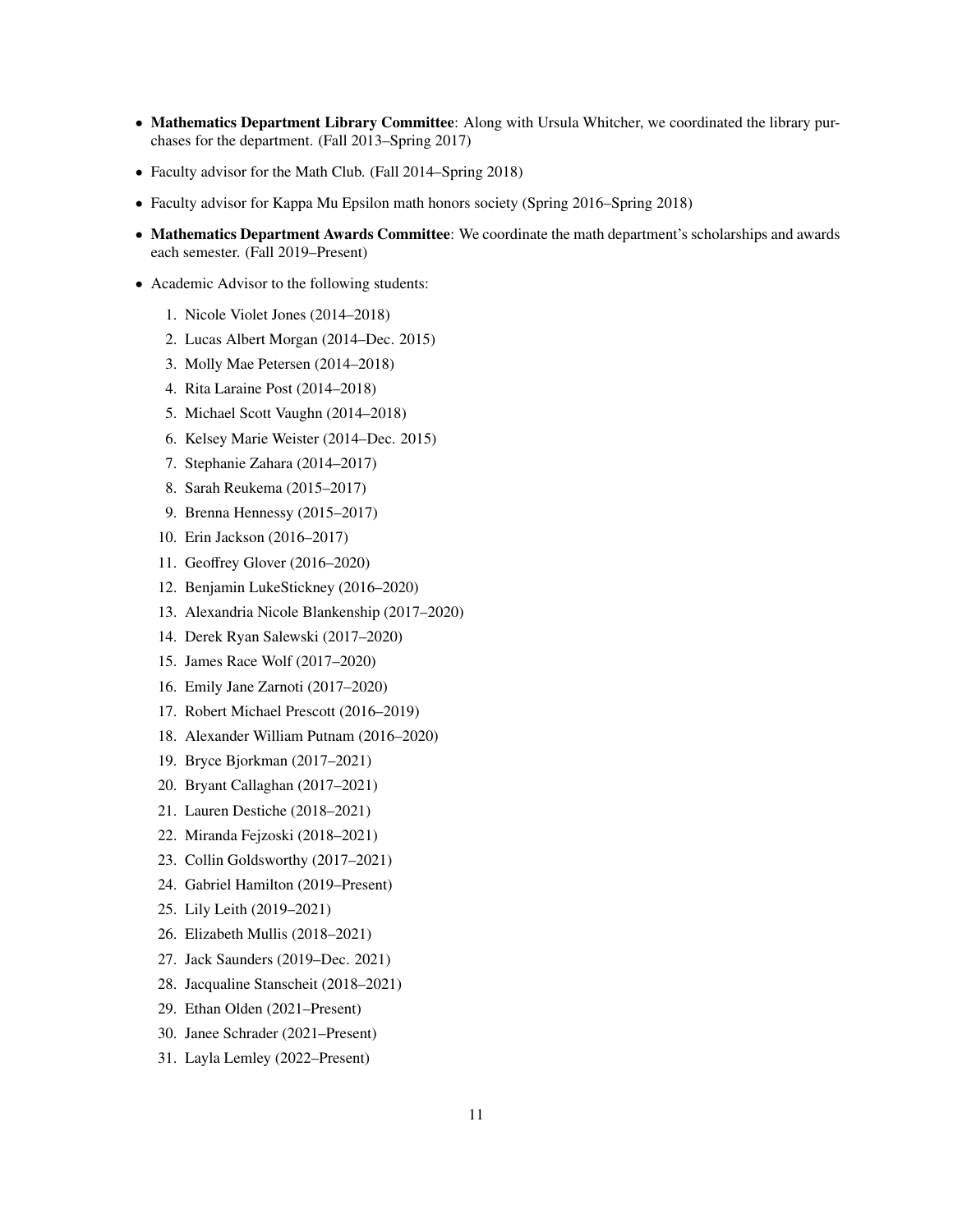- Research Advisor to the following students:
	- 1. Austin Goodrich (Fall 2013–Summer 2014)
	- 2. Jasmine Nielsen (Fall 2013–Summer 2014)
	- 3. Sara DeBrabander (Fall 2015–Spring 2016)
	- 4. Michele Gebert (Fall 2015–Spring 2016)
	- 5. Jingtai Liu (Summer 2016–Spring 2017)
	- 6. Rita Post (Summer 2016–Fall 2018)
	- 7. Ryan Stodola (Summer 2016–Fall 2017)
	- 8. Emily Gullerud (Summer 2017–Spring 2018)
	- 9. McKenzie Scanlan (Fall 2017–Spring 2018)
	- 10. Miko Scott (Summer 2019–Fall 2019)
	- 11. Dan Guyer (Summer 2019–Present)
	- 12. Maggie Reardon (Spring 2020)
	- 13. Lily Leith (Fall 2020–2021)
	- 14. Javier Sanchez (Fall 2021–Present)
	- 15. Alyssa Franks (Fall 2021–Present)

# Service (at University of Wisconsin-Eau Claire)

- Organized the 8th Annual UWEC Math Dept "Math in the Woods" event at Carson Park's Oak Pavilion in Eau Claire, WI. (September 2021)
- Volunteer for Sonia Kovalevsky Day for female middle school and high school students. \*\*Virtual Version due to Pandemic\*\* (March 2021)
- Organized the 7th Annual UWEC Math Dept "Math in the Woods" event at Carson Park's Oak Pavilion in Eau Claire, WI. \*\*Erbert and Gerbert's Version due to Pandemic\*\* (September 2020)
- Volunteer for Sonia Kovalevsky Day for female middle school and high school students. (March 2020)
- Volunteer (in charge of the runners) for High School Math Meet. (February 2020)
- Campus Tour Guide with Students for Prospective Job Candidates. (November 2019 and December 2019)
- Organized the 6th Annual UWEC Math Dept "Math in the Woods" event at Carson Park's Oak Pavilion in Eau Claire, WI. (September 2019)
- Volunteer for Sonia Kovalevsky Day for female middle school and high school students. (March 2019)
- Volunteer for High School Math Meet. (February 2019)
- Campus Tour Guide with Students for Prospective Job Candidates. (December 2018 and February 2019)
- Organized the Math Department presence at the Blugold Spotlights Majors and Student Services Fair. (October 2018)
- Organized the 5th Annual UWEC Math Dept "Math in the Woods" event at Carson Park's Pine Pavilion in Eau Claire, WI. (September 2018)
- Volunteer for Sonia Kovalevsky Day for female middle school and high school students. (March 2018)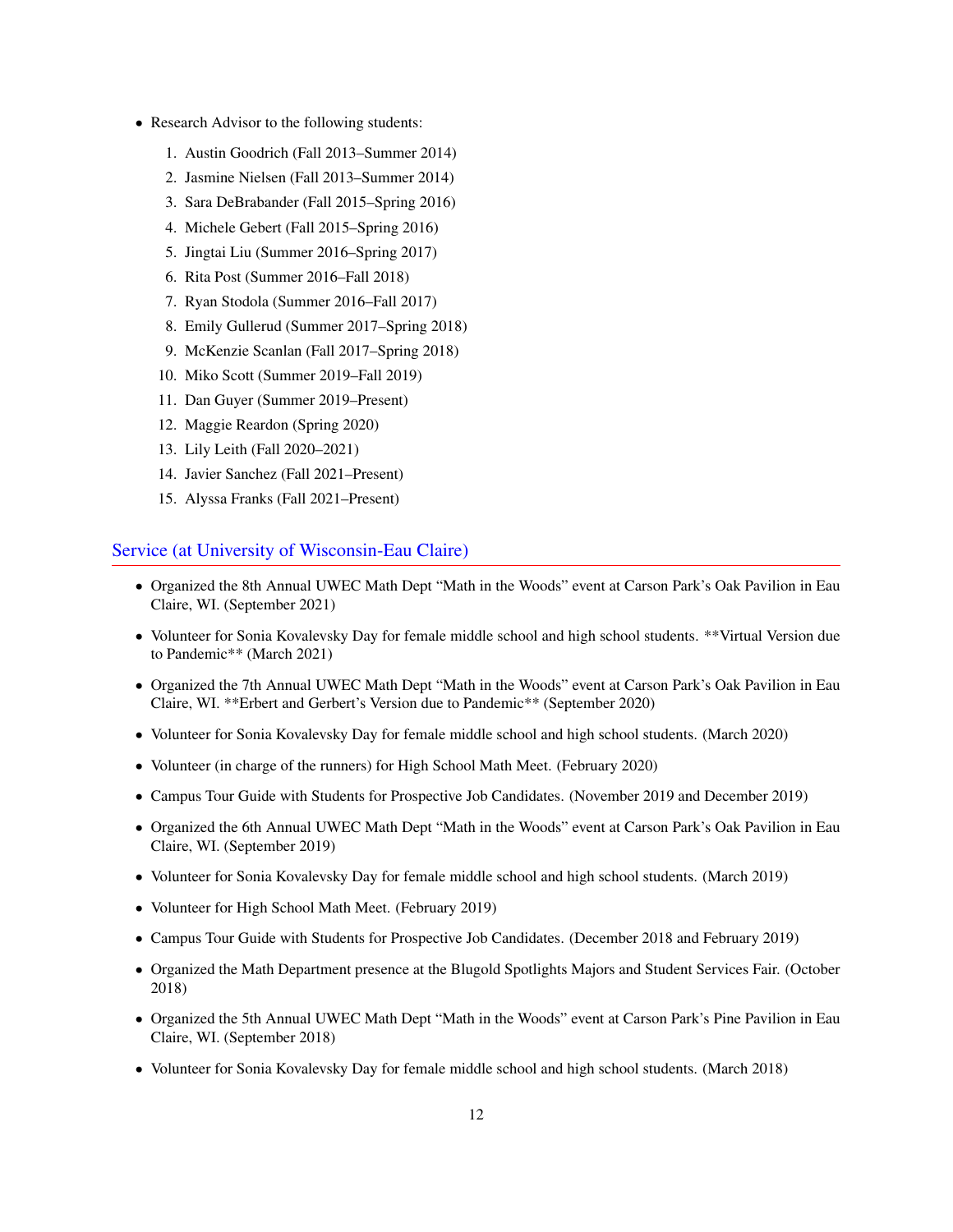- STEM Visit Day math faculty representative gave a presentation to prospective students and their parents (attended with student Rita Post). (March 2018)
- Faculty representative at the Admitted Student Day Academic Breakout Session Panel spoke with students and parents. (February 2018 and March 2018)
- Volunteer for High School Math Meet. (February 2018)
- Organized the Math Department presence at the Blugold Spotlights Majors and Student Services Fair. (October 2017)
- Organized the 4th Annual UWEC Math Dept "Math in the Woods" event at Carson Park's Pine Pavilion in Eau Claire, WI. (September 2017)
- STEM Visit Day math faculty representative gave a presentation to prospective students and their parents (attended with student Nellie Brushaber). (March 2017)
- Volunteer to speak with admitted math students and their parents on Admitted Students Day (attended with student Nellie Brushaber). (February 2017)
- Volunteer for High School Math Meet. (February 2017)
- STEM Visit Day math faculty representative gave a presentation to prospective students and their parents (attended with my math research students Rita Post and Ryan Stodola). (November 2016)
- Organized the Math Department presence at the Blugold Spotlights Majors and Student Services Fair. (October 2016)
- Organized the 3rd Annual UWEC Math Dept "Math in the Woods" event at Carson Park's Birch Pavilion in Eau Claire, WI. (September 2016)
- Math representative at the 4th Annual Chippewa Falls STEAM Night. (March 2016)
- Volunteer for Sonia Kovalevsky Day for female middle school and high school students. (March 2016)
- Participated in the *Greek Week Faculty and Sta*ff *Progressive Dinner* visited all three campus sorority houses ∆Z, AΞ∆, and ΣΣΣ and met with house members and visiting members of the three campus fraternities ΦΓ∆, ∆ΣΦ, and ∆T∆. (March 2016)
- Faculty representative at the *Admitted Student Day Meet and Greet* spoke with students and parents. (February 2016 and March 2016)
- Invited by students to attend the *Faculty Appreciation Meet* for the UWEC Women's Gymnastics Team. (February 2015 and 2016)
- STEM Visit Day math faculty representative gave a presentation to prospective students and their parents. (November 2015)
- College Coach mentor for Blugold Beginnings Learning Community mentees Katrina Idarraga and Chester-Mar Rihn. (September 2015 to May 2016)
- Organized the 2nd Annual UWEC Math Dept "Math in the Woods" event at Lake Wissota, WI. (September 2014)
- Phase II Orientation faculty mentor for small-group meeting of incoming first year students. (August 2015)
- Judge for Blugold Beginnings Education Fair poster presentations (Davies Center UWEC) I (along with Vice Chancellor Beth Hellwig) judged the Middle School students' posters. (May 2015)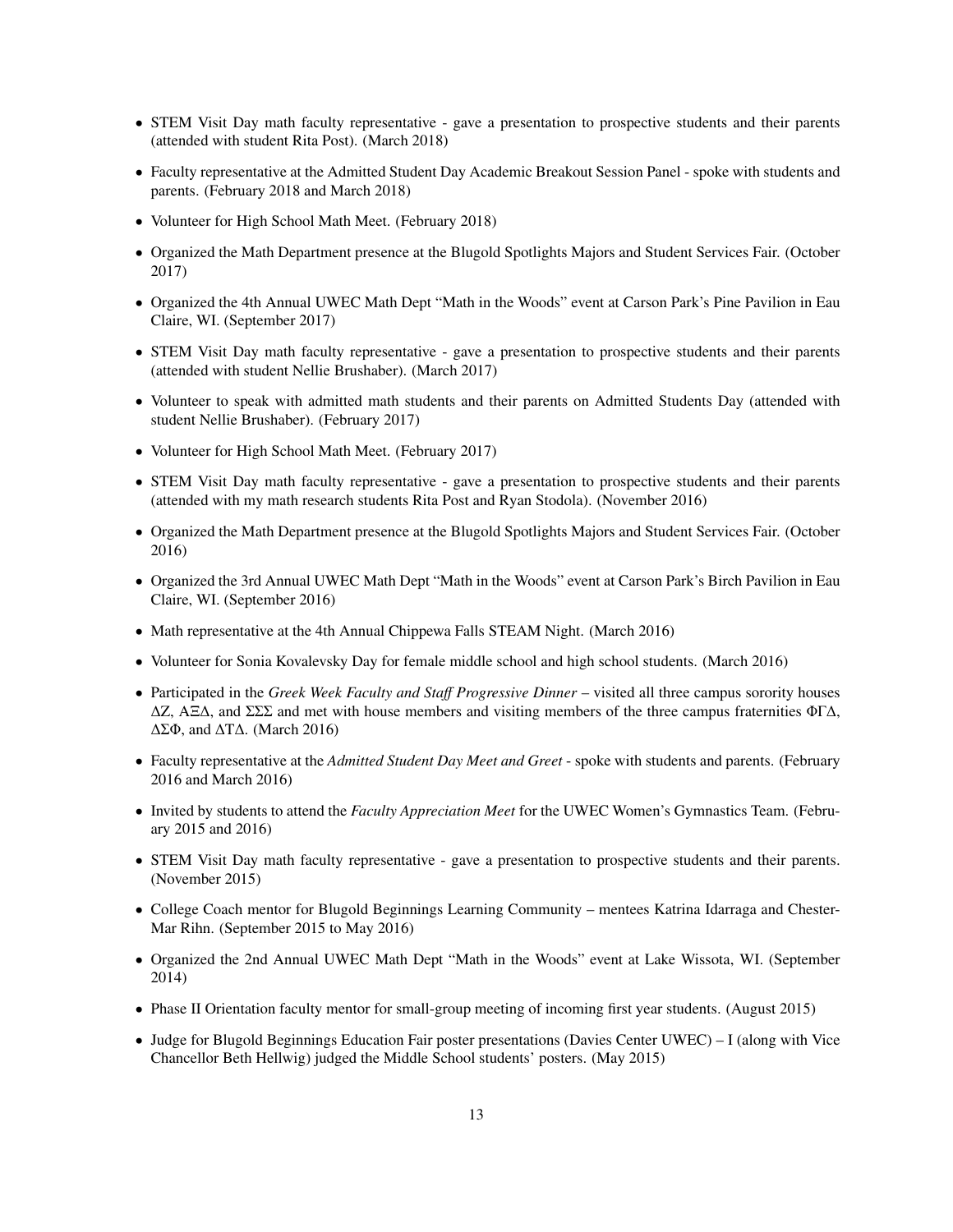- Judge for Bold and Blugold Pageant at the Lookout in Upper-campus UWEC. (May 2015)
- Andrew Balas Speaker Organizer for the Math Retreat. (April 2015)
- Math representative at the 3rd Annual Chippewa Falls STEAM Night. (March 2015)
- Speaker at Sonia Kovalevsky Day–Delivered the introductory talk on permutations and combinations to audience of female middle school and high school students. (March 2015)
- Student volunteer coordinator for the 33rd Annual High School Math Meet at UWEC. (February 2015)
- Volunteered to speak with prospective math students and their parents on STEM visit Day. (November 2014)
- Student-elected judge for the Yell-Like-Hell Competition and Pep Rally for UWEC Homecoming. (October 2014)
- Video-interviewed by Abby Reimer for BNN (Blugold News Now) for UWEC TV-10's series *Behind the Desk* to help current/prospective students get to know faculty. (October 2014) – Video available at: <https://www.youtube.com/watch?v=jDdCXf0hEJI&list=UUa41KwhDioFW-DoAJjggrEw>
- Video-interviewed by Glen Mabie in the UWEC News Bureau Department for the Power-of-AND campaign. (September 2014) – Video available at: <https://www.youtube.com/watch?v=NPY71aBKvfU>
- Organized the 1st Annual UWEC Math Dept "Math in the Woods" event at Lake Wissota, WI. (September 2014)
- Represented the student group Foodlums at the information table at the UWEC Grounds Crew Concert in Philips garden. (August 2014)
- Volunteer for Sonia Kovalevsky Day for female middle school and high school students. (March 2014)
- Volunteer for the high school Math Meet. (February 2014)
- 4th Annual "Eau Cares" House Calls Program Volunteered to check in with students inside their dorm rooms and see how their first few weeks are going. (October 2013)
- Organized the Inaugural UWEC Math Dept "Math in the Woods" event at Lake Wissota, WI. (September 2013)

#### Service (at Bowdoin College)

- International Students Week Talent Show. Faculty participant. (April 2013)
- Discussing Difference: Led a panel discussion with students on topics regarding diversity, privilege and difference. Sponsored by Bowdoin ResLife. (November 2012)
- Explore Bowdoin: Met with prospective students from various diverse backgrounds. (November 2012)
- Judge for Class of 2014's Mr. Polar Bear Contest. (February 2012)
- Sat on faculty panel for Lincoln Middle School's ELL visit from Portland, ME. (January 2011 and 2012)
- Runway model for Bowdoin Career Planning's *Do's and Dont's Fashion Show*. (October 2011 and 2012)
- Judge for Bowdoin Entertainment Board's *Battle of the Bands* for Ivies concert. (April 2011 and April 2013)
- MAA American Mathematics Competitions AMC10/12 for Maine High Schools (hosted at Bowdoin College), Volunteer. (Spring 2011 and 2012)
- Searles Building Atmosphere Coordinator: Created a better environment (via posters, more blackboards, and room redesigning) in the math majors study room in Searles Room 214. (2010–present)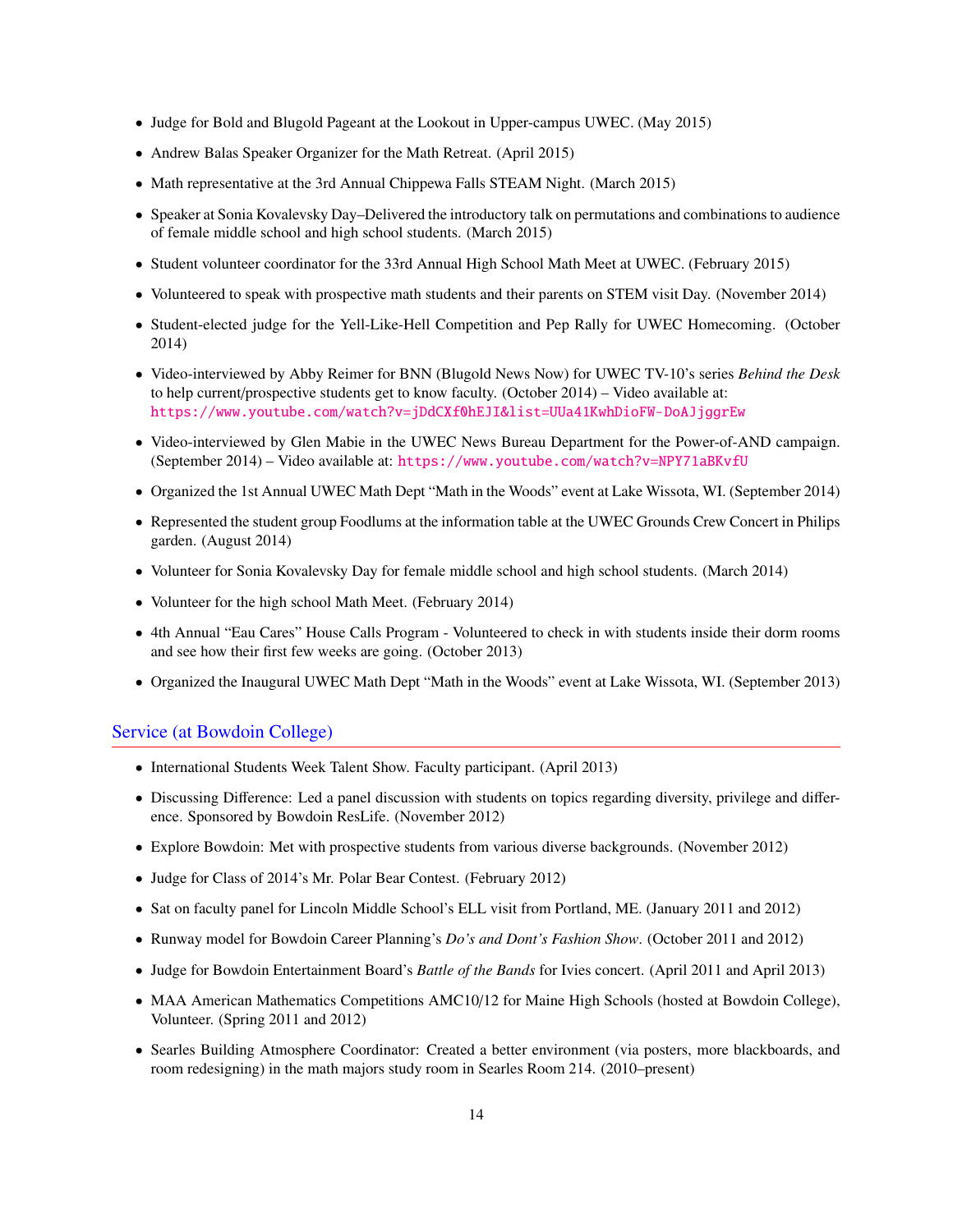• Common Good Day: Volunteer at People Plus in Brunswick, ME, and at ArtVan, a mobile arts therapy program in Bath, ME. (Fall 2010 and September 2012, respectively)

#### Service (at University of Iowa)

- Mentor/Advisor for the undergraduate Math Club. (2005–2010)
- English Buddy Program: assisted foreign math graduate students in preparing for the SPEAK exam in English language. (2008–2010)
- Co-editor of Mathematics Departmental Newsletter. (2008–2010)
- Mathematics Graduate Board (2005–Present) and Social Chair. (2006)
- Volunteer for Sonia Kovalevsky Day for female middle school and high school students. (2006, 2007)
- The University of Iowa High School Mathematics Competition, Volunteer. (2005, 2006)
- Tutor for displaced victims of Hurricane Katrina. (2005)

#### Refereeing for Mathematics Journals

- *Integers: Electronic Journal of Combinatorial Number Theory* (2021)
- *Journal of Integer Sequences* (2020)
- *Involve: A Journal of Mathematics* (2020)
- *Journal of Integer Sequences* (2017)

#### Related Computer and Language Skills

- Fluency in T<sub>F</sub>X, Mathematica, Matlab, SAGE, and WeBWorK (PERL and PGML coding).
- Some fluency in German (sufficient for research). Some fluency in Hebrew.

### Professional Memberships

- AMS: American Mathematical Society
- **MAA:** Mathematical Association of America
- Project NExT: Fellow (Blue10 Dot)

# **References**

# Teaching References

Chair, Department of Mathematics Department of Mathematics University of Wisconsin-Eau Claire Bowdoin College Hibbard Hall 509 8600 College Station Eau Claire, WI 54701 Brunswick, ME 04011 (715) 836-3673 (207) 725-3571 smithaj@uwec.edu barker@bowdoin.edu

Alex Smith (*teaching reference*) Bill Barker (*teaching reference*)